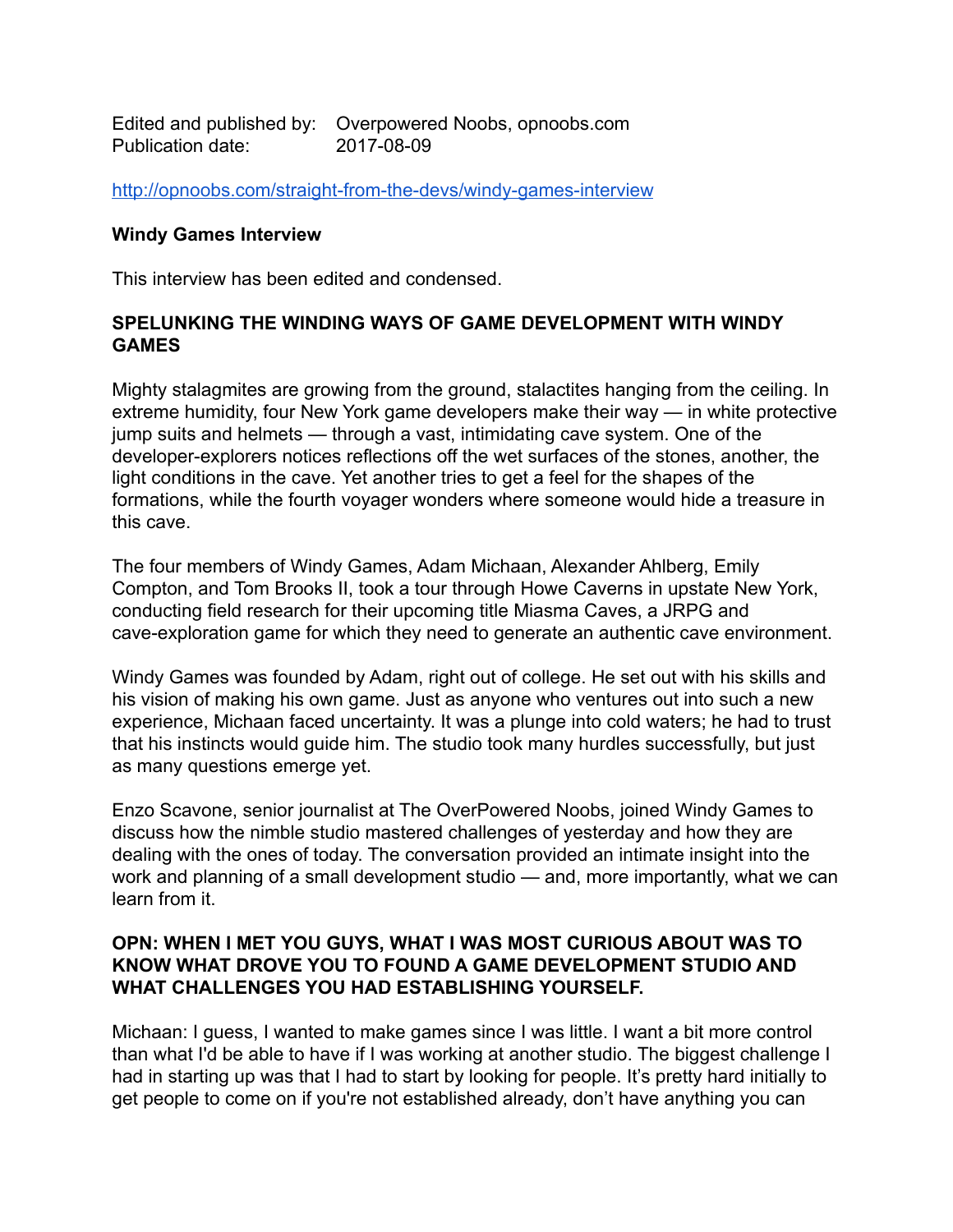show, or aren't already a name that someone would recognize. It took a little while to find some people. After the first person, we got some stuff made and it became a lot easier to bring on the rest of the team.

## **THE PROJECT THAT YOU'RE CURRENTLY WORKING ON IS CALLED MIASMA CAVES. TELL US ABOUT THE GAME AND ESPECIALLY HOW DID YOU GET THE IDEA FOR IT?**

Miasma Caves is a cave exploration game where you get to go through a procedurally-generated cave system trying to find treasures. All the treasures have some silly lore or backstory which ties into the story of the world. [You collect them] and then you try and return [to the village] to sell them, and then repeat. The different thing for this game is that there is no combat, so all the dangers are environmental. [Running out of] time and just getting lost seems to be a big challenge that we're trying to mitigate a bit more. We're [also] trying to fill the game with life: (such as) the animals and things that make it more interesting, (or) adding a JRPG-feel for the town.

[The idea] came from when I used to play Minecraft for a while. I would go into a hole and just keep running as far as I can, and I wouldn't leave until I found diamonds or something equally as rare and then have to try and get back up. [The concept] got fleshed out with some other games I was playing at the time or just old games I enjoyed.

## **WHO'S THE MAIN CHARACTER?**

The main character is Leseth. She is a treasure hunter for the town. It's a small town, and they rely on the treasure hunters for funds. Like an old-style gold rush type town, a very out-of-the-way one.

# **WERE THERE BIG MILESTONES TOWARD WHICH YOU WERE WORKING?**

We had a couple of big milestones. Our biggest one was just getting the cave system to work and generate. We have a continuous path that we can split and have different kinds of cave sections. There are parts [that resemble] mines, other (parts) where it's a lot more like having a man-made feel to how they're designed and built, and also more natural feeling parts, (like) big caves that go on. Just getting the cave system to build was one of our big milestones — another one was getting the cave-ins to work. The whole cave system is made of Voxels, [and when] the ceiling starts falling, it sets off a chain reaction and has sections of the cave just fall on the player and block a path behind you.

## **WHAT WAS COMPLICATED ABOUT WORKING WITH VOXELS AND MAKING THESE CAVE-INS?**

Most Voxel engines assume you're going to be above ground. A lot of them don't expect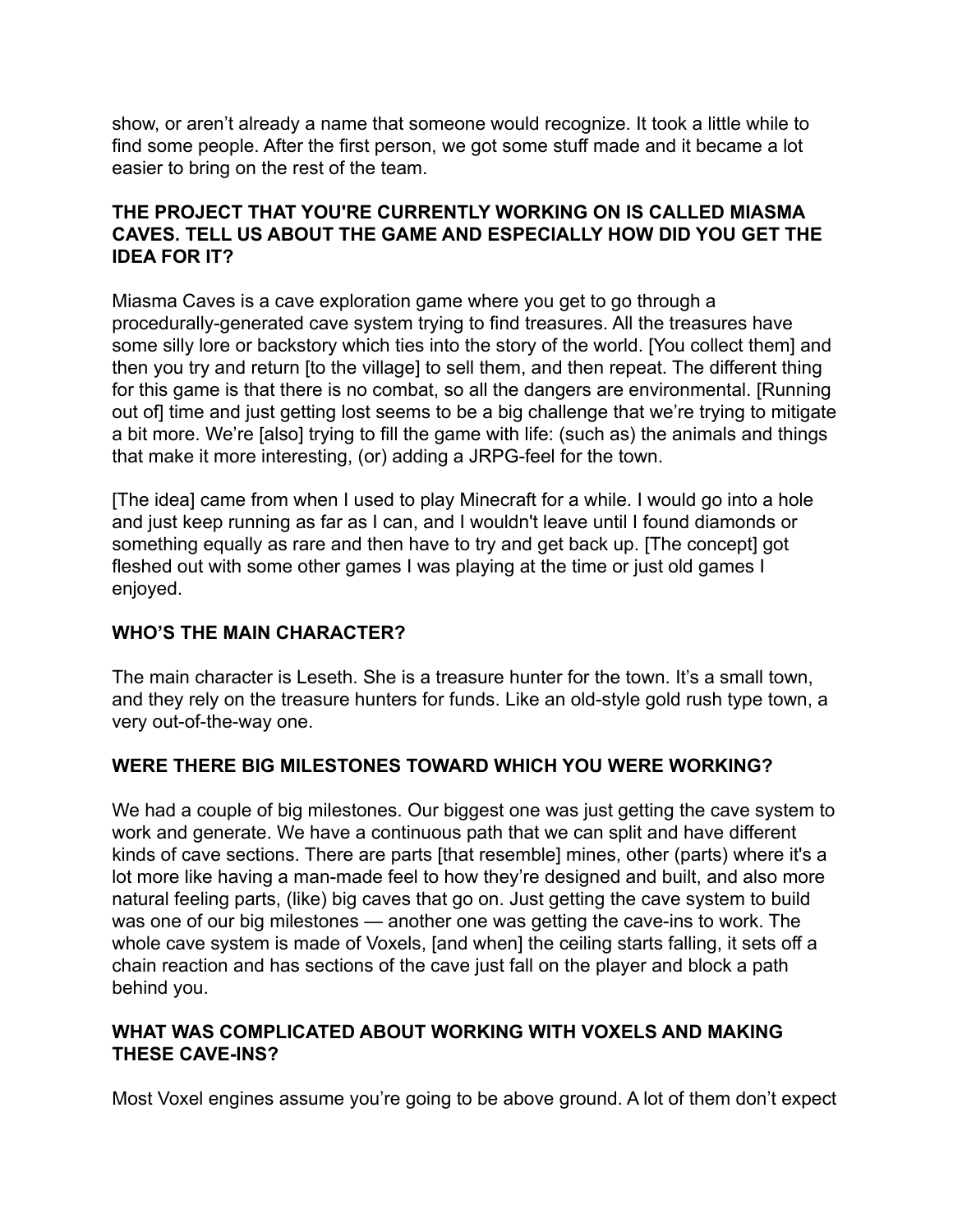you to do a ton underground. In Minecraft, they limit how far down you can go. It can't go infinitely down because that's how they designed it. A lot of other engines [do that] as well. Getting it to [work] in an underground game instead of an above-ground game seemed to give us some challenges.

## **TELL US ABOUT THE SOUNDTRACK FOR THE GAME AND HOW YOU CAME TO WORK WITH LEILA "WOOFLE" WILSON [THE COMPOSER].**

We wanted the overall feel of an old PS1-era type game. A lot of my influences come from that era of games. The town ended up having a bit of an Aztec theme. So, we want the music to follow that. The music is supposed to add to the seclusion of being in the caves and the mystery of the things you can find. We're pretty heavy on pan flutes on a lot of the parts along with other instruments. We found Leila when we started to look for a composer and were just jumping through SoundCloud and going through related channels with songs that we thought were cool. We made a list of musicians, and I found Leila, I recognized her stuff from another game she's done, Freedom Planet. I reached out to her, and she was willing, and it worked out pretty well.

## **YOU MENTIONED BEFORE THAT YOU WERE WORKING ON MAKING SOME PARTS OF THE CAVE MAN-MADE AND SOME PARTS NATURAL-LOOKING. ON YOUR WEBSITE, ONE CAN SEE THAT YOU WENT ON AN EXCURSION TO A CAVE. CAN YOU TELL US ABOUT THAT AND ALSO, HOW DID THAT COME TO IMPROVE YOUR WORK ON THE GAME?**

We went to Howe Caverns, upstate in New York. A lot of it was to get the idea of what cave systems feel like and what a lot of the natural formations are. We did the tour where we went past the more touristy parts — as you can see in the picture. Those are the suits that we put on so we wouldn't get too dirty. We couldn't get many pictures of that area because it was so much water and moisture in the air that we didn't want to risk our cameras. We got to see how a lot of the natural formations [take shape], which we can try and work in. Once we start adding the effects and more polish we can try and [implement] a feel for how wet and damp and silent it is down there. It was a fun trip.

#### **DEFINITELY A GREAT TEAM BUILDING EXERCISE. A TRICKY ISSUE FOR YOUNG STUDIOS IS MARKETING THEIR GAME. HAVE YOU CONSIDERED HOW YOU WILL GO ABOUT THAT; MAYBE HIRE A PR STUDIO?**

We're still working out exactly how. A lot of our initial plans are to go to a lot of conventions and expos, trying to get noticed, get some word of mouth, and talk to the press. We've been using our social media just trying to get as many avenues [as possible] just so that people can see us. Once we get a bit further, we're going to reach out to streamers and YouTubers to see if anyone wants to cover our game because that seems to be a big way if we can get some good coverage. We're still looking at other avenues. I haven't looked too much into a PR agency; we're probably going to have to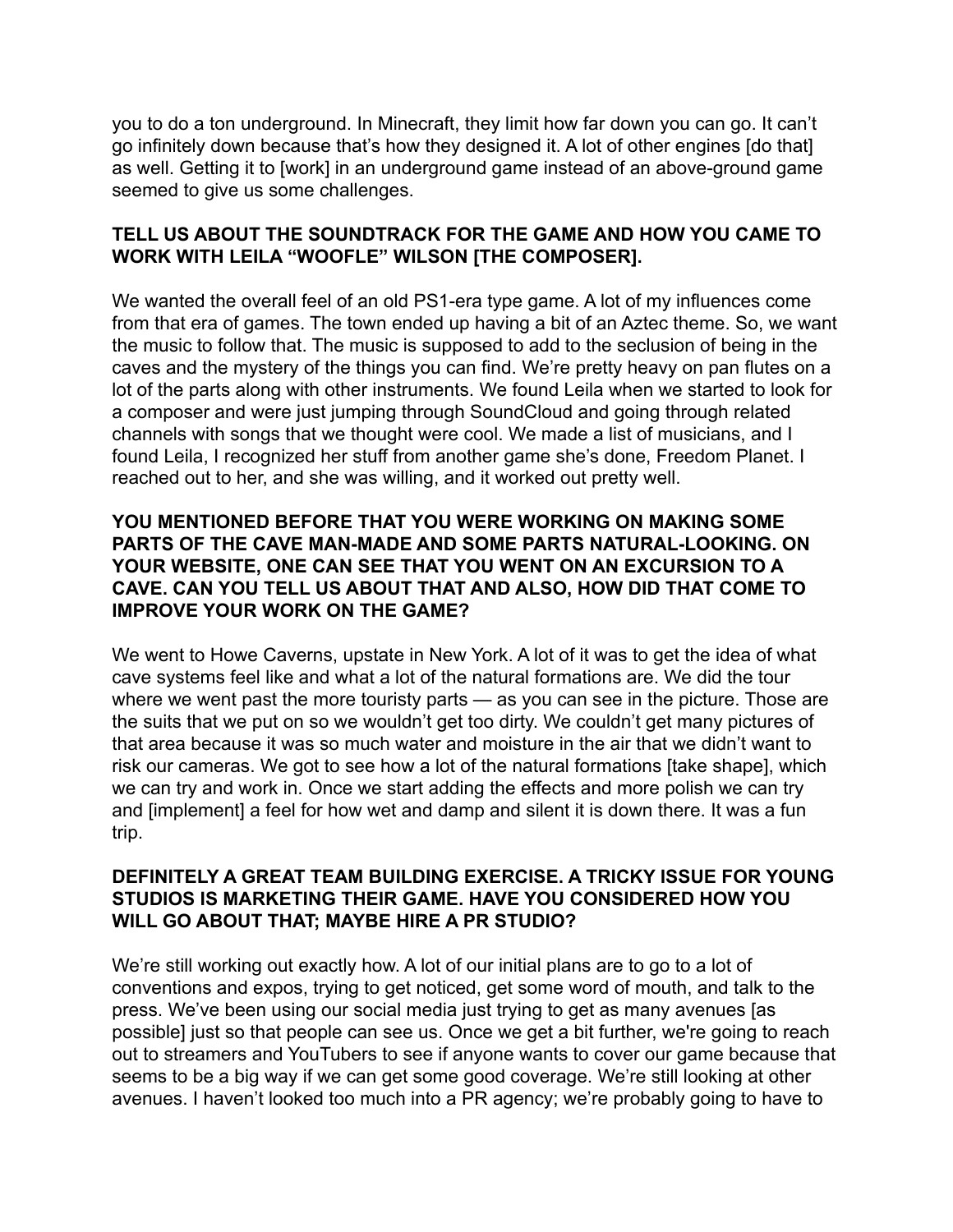check that out soon to see exactly what they can do.

## **YOU MENTIONED EXHIBITIONS. WHICH ARE YOU PLANNING TO ATTEND AND WHAT DO YOU EXPECT FROM THEM?**

Next, we're planning to attend PLAY NYC, which is coming up next month. I'm also looking into MAGfest and PAX South, but those aren't until January, so it's still too early to sign up for them. [We're looking a lot] for feedback. Early feedback is good because It's really our only time we're showing. We got a lot of feedback from people that don't regularly see the game [which allows us to] see what's working and what people are figuring out without us needing to explain everything. We [understand] where we need to polish and make more sense. We give business cards or get [people] on our mailing list. We want to have some metric, so we're making progress [by] being there.

## **HOW WOULD YOU DESCRIBE THE INDIE GAMING SCENE IN NEW YORK? WHO DO YOU THINK IS PART OF IT, WHERE ARE YOU LOCATED IN IT, AND HOW ARE YOU CONNECTED TO OTHER STUDIOS?**

I think the scene has been getting a lot bigger recently since there is a lot of schools that have game majors located in New York. Also, (events such as) Playcrafting those are good places for people to meet up regularly. Just getting the community together is helping. We don't have really big studios [as opposed to] a lot of [other] places where all the other indie companies are normally located. Our studio is located a bit outside the city, so we don't get to as many events as we would like, but we get to the big events when we can.

## **LASTLY, WHAT WORDS OF WISDOM DO YOU HAVE FOR A GROUP OF YOUNG PEOPLE WHO ARE PLANNING TO FOUND A STUDIO. WHAT CHALLENGES MIGHT THEY ENCOUNTER AND HOW WOULD YOU ENCOURAGE THEM?**

What I think is important to learn is the business and non-game development stuff that has to get done and knowing, agreeing on who's going to do what and being okay (with that) role for a while. Everyone wants to do the more interesting and fun parts, like make the game or do the development. [However,] if you don't get the other parts done, no one will know about your game. You'll just get into some kind of feature creep if you don't lock down exactly what you want to do, (and instead) let it just keep going.

## **SO THESE WOULD BE CHALLENGES. ENCOURAGEMENT?**

It's always really exciting to be working on your own project. Whenever you achieve a big milestone, any big thing (that's) able to be shown is so exciting(...) actually being able to show what you have been doing to someone else.

*I was lucky to speak to Alex Ahlberg, one of the programmers.*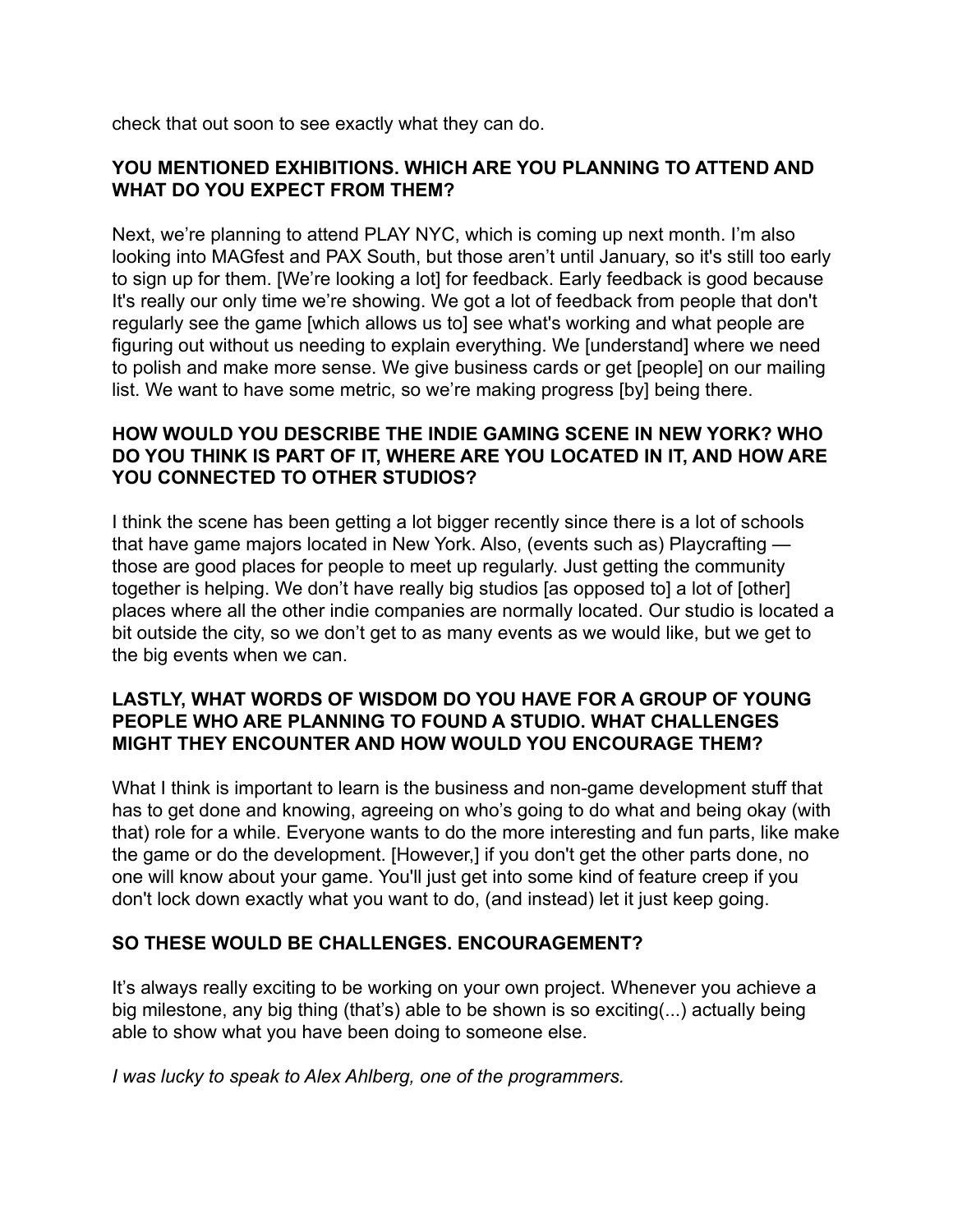# **HOW DID YOU GET TO WORK WITH ADAM (MICHAAN)?**

Ahlberg: I went to school at Becker College for programming and game design. I feel very fortunate. Right out of school, I started looking, and I actually found Adam on the Unity message boards. Pretty quickly, I went to work here like maybe two or three months after graduating

# **WHAT ARE YOUR TASKS AS A PROGRAMMER?**

I've dealt with items in the games, and I help make the Voxels fall. The Voxels have a stickiness setting, and once that breaks a threshold we need those Voxels to fall, and then, when you dig, you get smash damage. I've worked on a lot of the mechanics of the game.

## *Next was Emily Compton, the artist.*

# **EMILY, WHAT'S YOUR ROLE AT WINDY GAMES?**

Compton: I'm pretty much the artist. We hire some freelancers for a lot of the 2D art assets because there [are] a bunch of icons and there are so many treasures. If I did all the illustrations for each one of the treasures, that would be pretty much a big bulk of my work, so we looked into hiring a few freelance artists as well.

# **HOW DID YOU REACH OUT AND HOW WAS THAT PROCESS LIKE?**

(We used) a lot of art websites, like Behance, and there [are] a ton, like ArtStation, where people will just post their portfolios and have their contact information. In my spare time, I'm often trailing portfolios thinking: uh, this person's got really good style. We found two artists: one of them is in Russia, and the other one is in Chicago, and they've been really good.

## **ON WHAT HAVE YOU BEEN WORKING?**

I'm a full-stack artist. I do some of the concepting all the way to final animation and asset integration. Right now, I'm working on some rigging assignments, because we're doing a first-person camera and I need to have the hands going out to the pickaxe and stuff like that. This week is rigging and environment art and I have to finish the town-architecture, too.

*I was also able to talk to Tom Brooks II, the other programmer on the team.*

## **HI, TOMMY!**

Brooks: Hi, my name is Tommy, I like long walks on virtual beaches and [unintelligible].